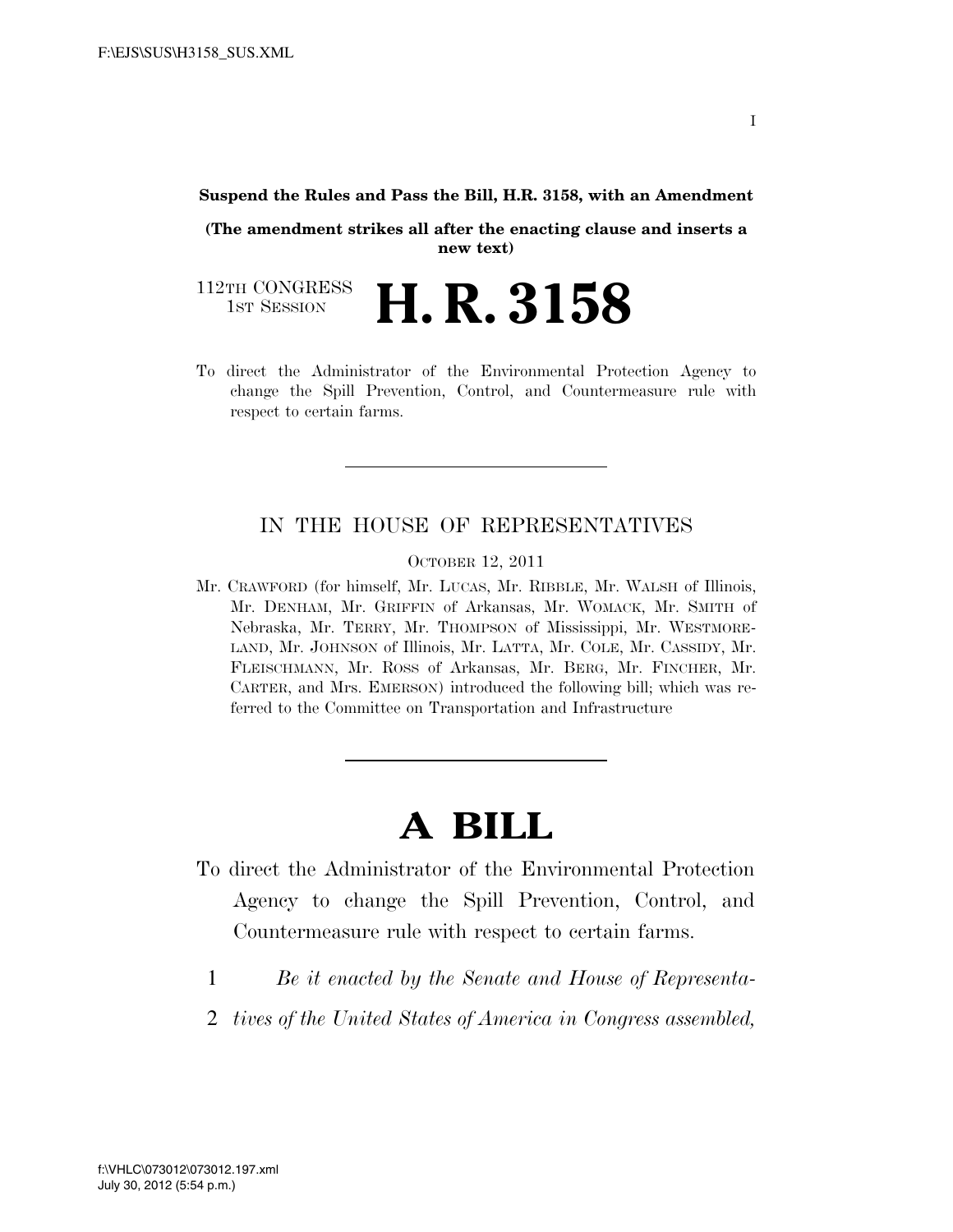$\mathfrak{D}$ 

### **SECTION 1. SHORT TITLE.**

 This Act may be cited as the ''Farmers Undertake Environmental Land Stewardship Act'' or the ''FUELS Act''.

## **SEC. 2. APPLICABILITY OF SPILL PREVENTION, CONTROL, AND COUNTERMEASURE RULE.**

 (a) IN GENERAL.—The Administrator, in imple- menting the Spill Prevention, Control, and Counter-measure rule with respect to any farm, shall—

 (1) require certification of compliance with such rule by—

 (A) a professional engineer for a farm with—

 (i) an individual tank with an above- ground storage capacity greater than 16 10,000 gallons;

 (ii) an aggregate aboveground storage capacity greater than or equal to 42,000 gallons; or

 (iii) a history that includes a spill, as determined by the Administrator; or (B) the owner or operator of the farm (via

self-certification) for a farm with—

 (i) an aggregate aboveground storage capacity greater than 10,000 gallons but less than 42,000 gallons; and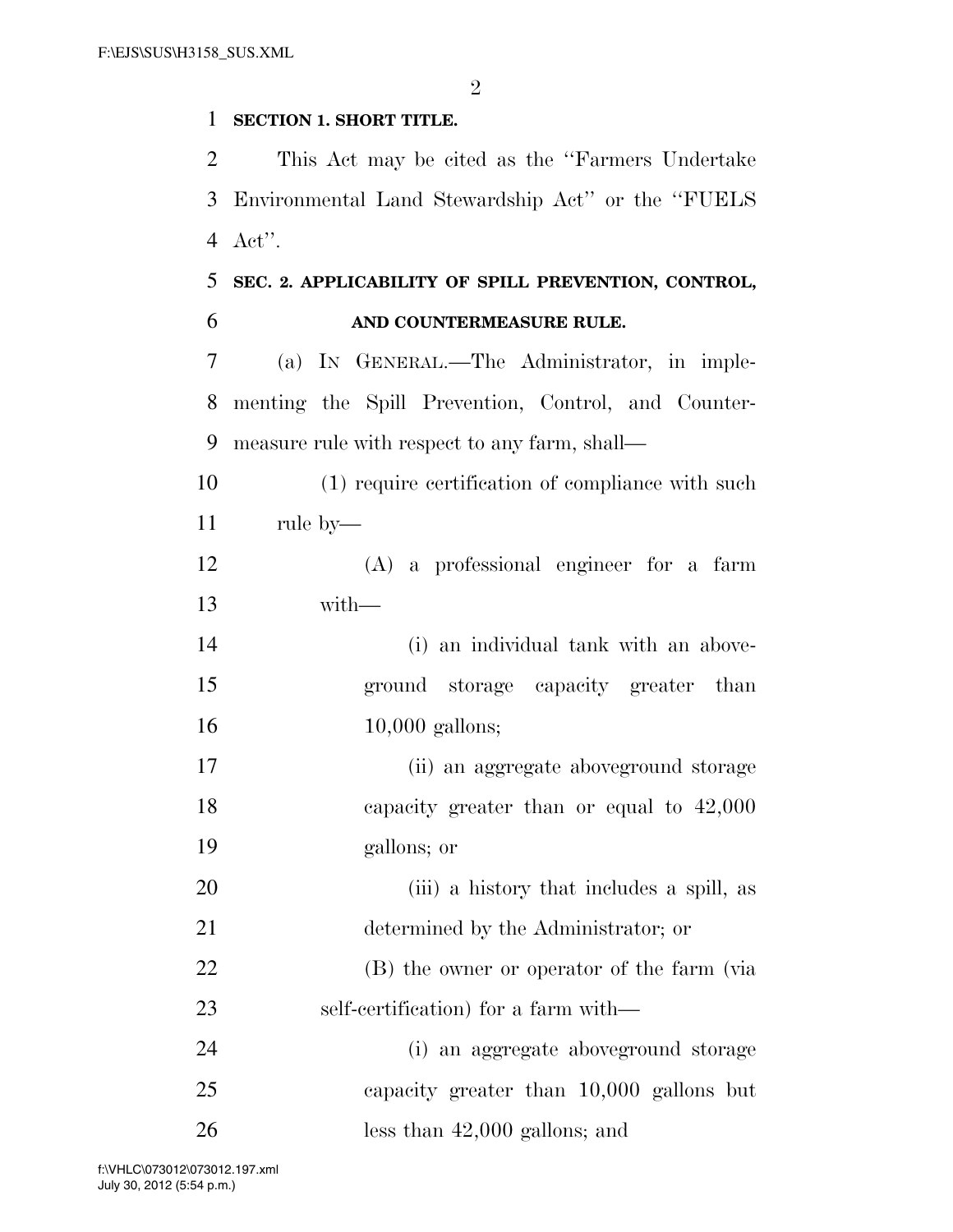| $\mathbf{1}$   | (ii) no history of spills, as determined                  |
|----------------|-----------------------------------------------------------|
| $\overline{2}$ | by the Administrator; and                                 |
| 3              | (2) exempt from all requirements of such rule             |
| $\overline{4}$ | any farm-                                                 |
| 5              | (A) with an aggregate above ground storage                |
| 6              | capacity of less than or equal to $10,000$ gallons;       |
| 7              | and                                                       |
| 8              | (B) no history of spills, as determined by                |
| 9              | the Administrator.                                        |
| 10             | (b) CALCULATION OF AGGREGATE ABOVEGROUND                  |
| 11             | STORAGE CAPACITY.—For the purposes of subsection (a),     |
| 12             | the aggregate above ground storage capacity of a farm ex- |
| 13             | cludes all containers on separate parcels that have a ca- |
| 14             | pacity that is less than 1,320 gallons.                   |
| 15             | SEC. 3. DEFINITIONS.                                      |
| 16             | In this Act, the following terms apply:                   |
| 17             | ADMINISTRATOR.—The term "Adminis-<br>(1)                  |
| 18             | trator" means the Administrator of the Environ-           |
| 19             | mental Protection Agency.                                 |
| 20             | (2) FARM.—The term "farm" has the meaning                 |
| 21             | given such term in section 112.2 of title 40, Code        |
| 22             | of Federal Regulations.                                   |
| 23             | (3) GALLON.—The term "gallon" refers to a                 |
| 24             | United States liquid gallon.                              |